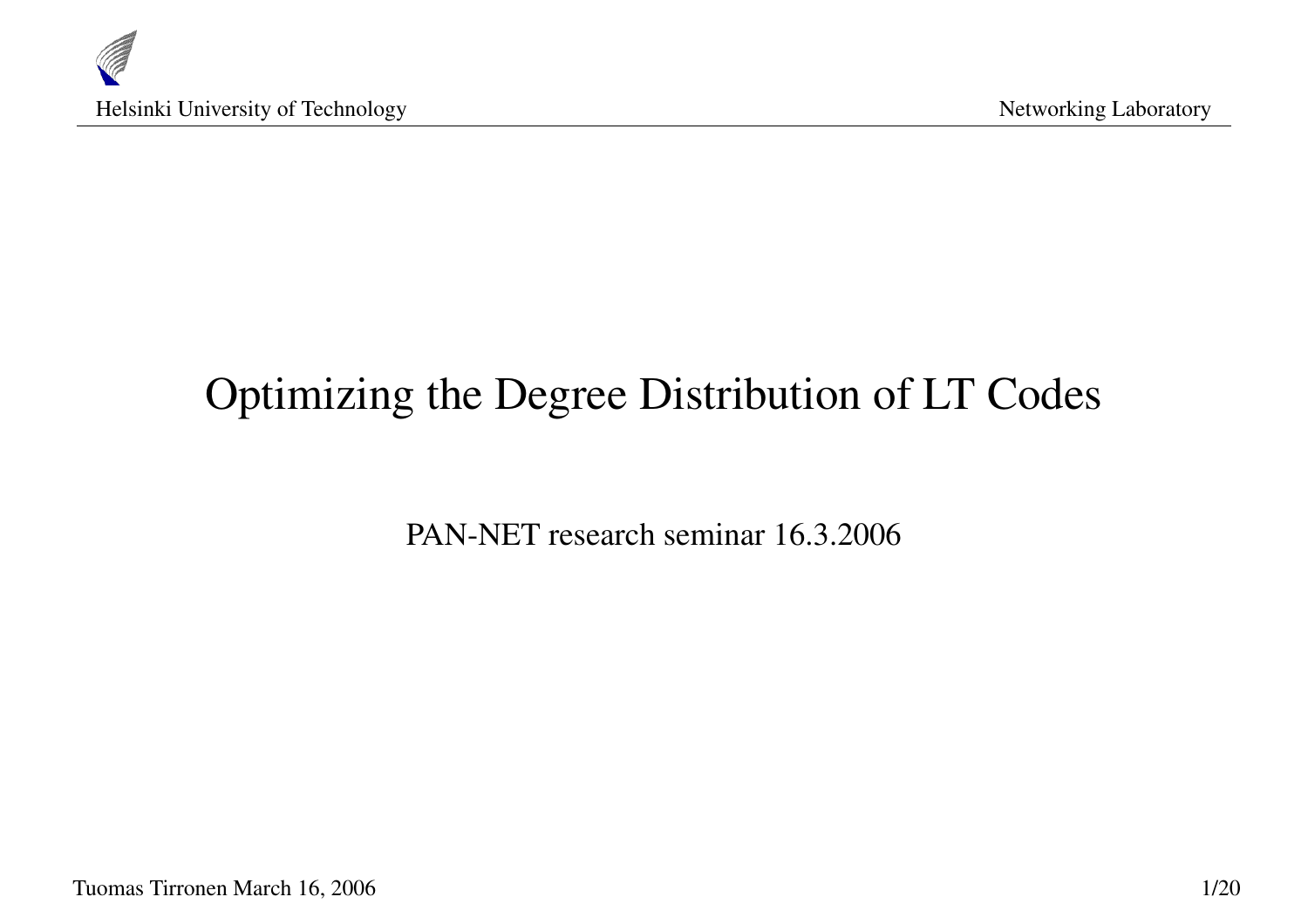### Outline

- Erasure codes
- LT codes
- The degree distributions
- Optimization of the degree distributions
- Analytic results for  $n = 3$  and  $n = 4$
- Importance sampling based method for optimizing the degree distribution
- Test results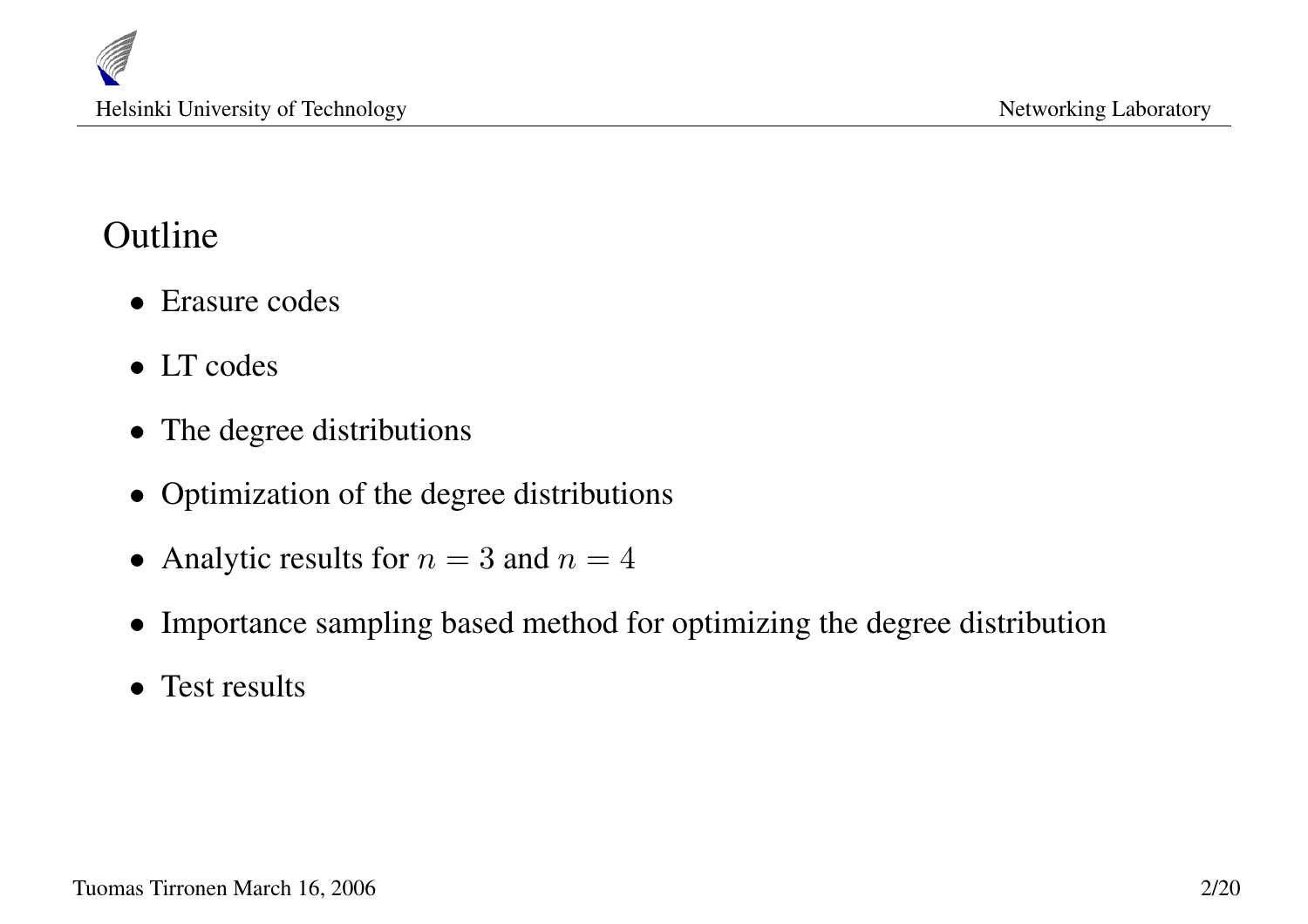

#### Erasure codes

- File divided into  $n$  blocks is distributed.
- Erasure codes can be used to encode the original data, resulting in  $n + m$  blocks
- These blocks are then distributed, any  $n' \geq n$  blocks are sufficient to recover the original file (overhead factor  $f = n'/n \ge 1$ )
- With different codes there usually is a trade-off between computational efficiency and  $f$
- E.g. with Reed-Solomon codes,  $f = 1$ , but computation is inefficient.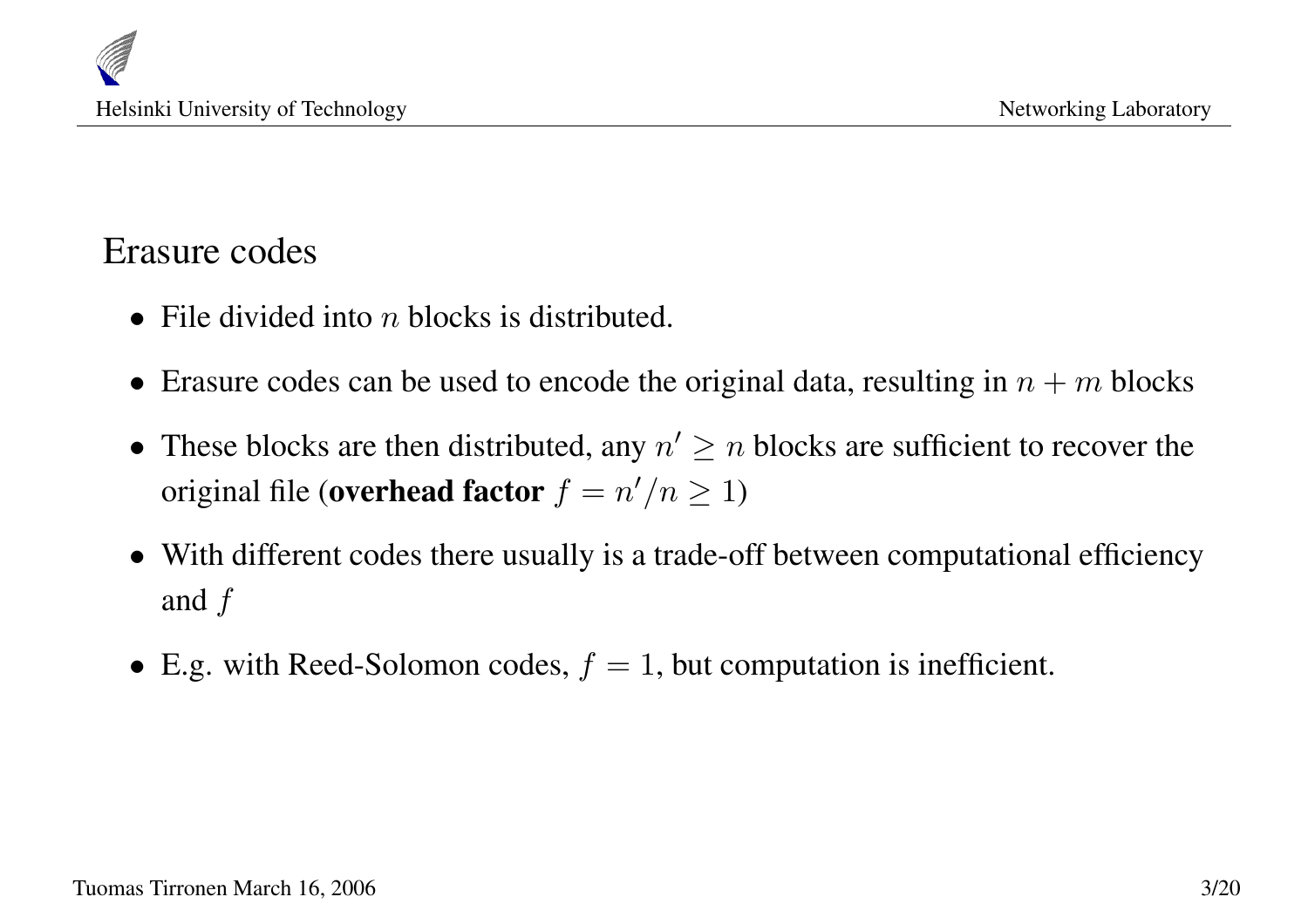# The fountain coding principle

- 1. A server distributes a file consisting of n **blocks** of length  $l$
- 2. Server encodes blocks into packets, and distributes these:
	- $2^n$  different packets
	- Practically infinite number of these packets can be generated
	- Number of blocks encoded into one packet is the **degree** of packet
- 3. In ideal case, client needs to collect any  $n$  packets in order to decode the original content
	- $\rightarrow$  analogy to filling a bucket under a fountain spraying water drops
- No retransmission of a specific packet is needed
- This is the ideal case, in practice erasure codes *approximate* this.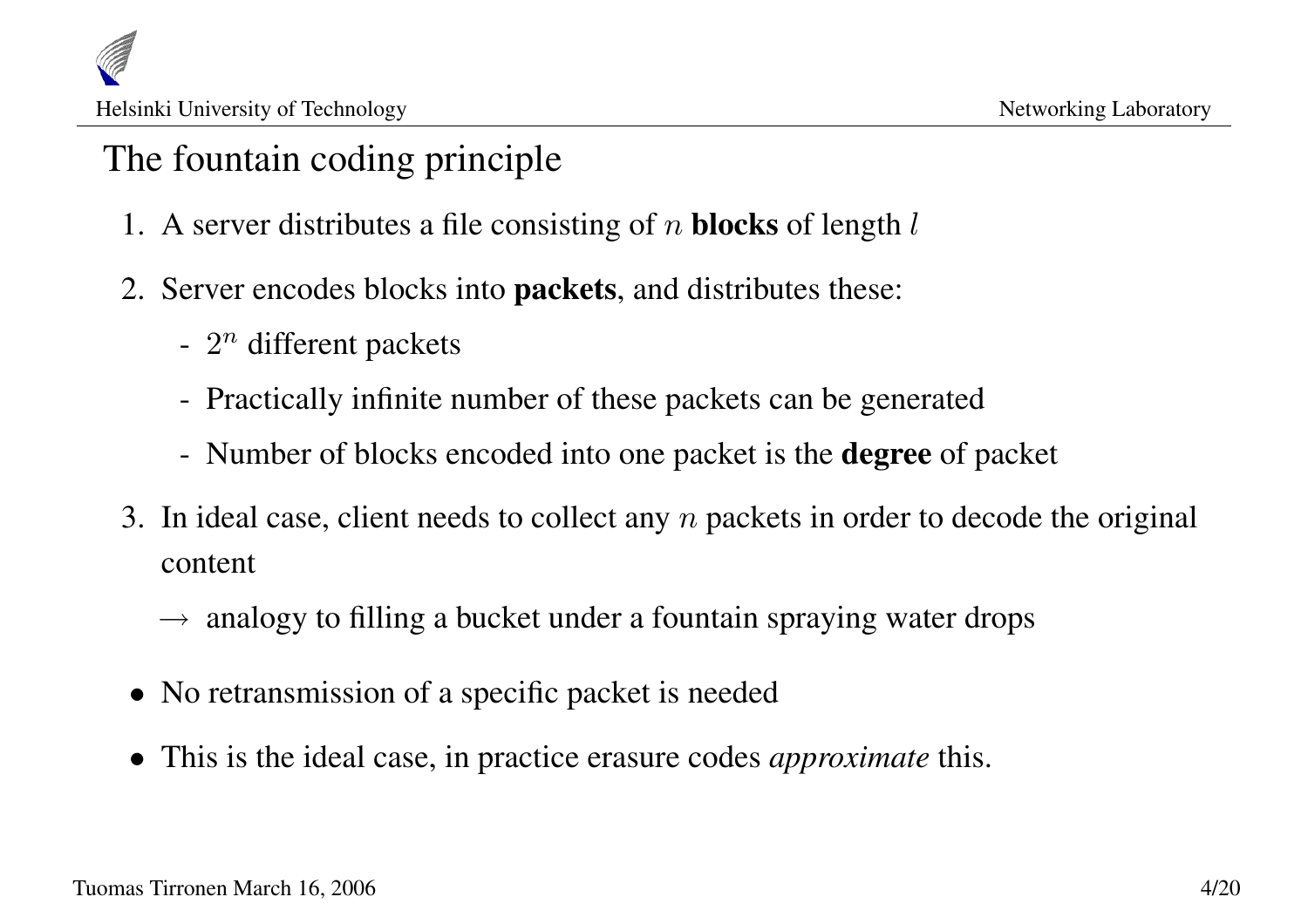

#### LT codes

- Efficient codes developed by M. Luby, company Digital Fountain
- Optimal codes for infinite  $n$  in terms of overhead
- A degree distribution defines the efficiency
- Extension to LT codes with linear time encoding and decoding: **Raptor** codes
- One form of low-density parity-check (LDPC) codes
- Possible applications: realible multicast, P2P, distributed storage...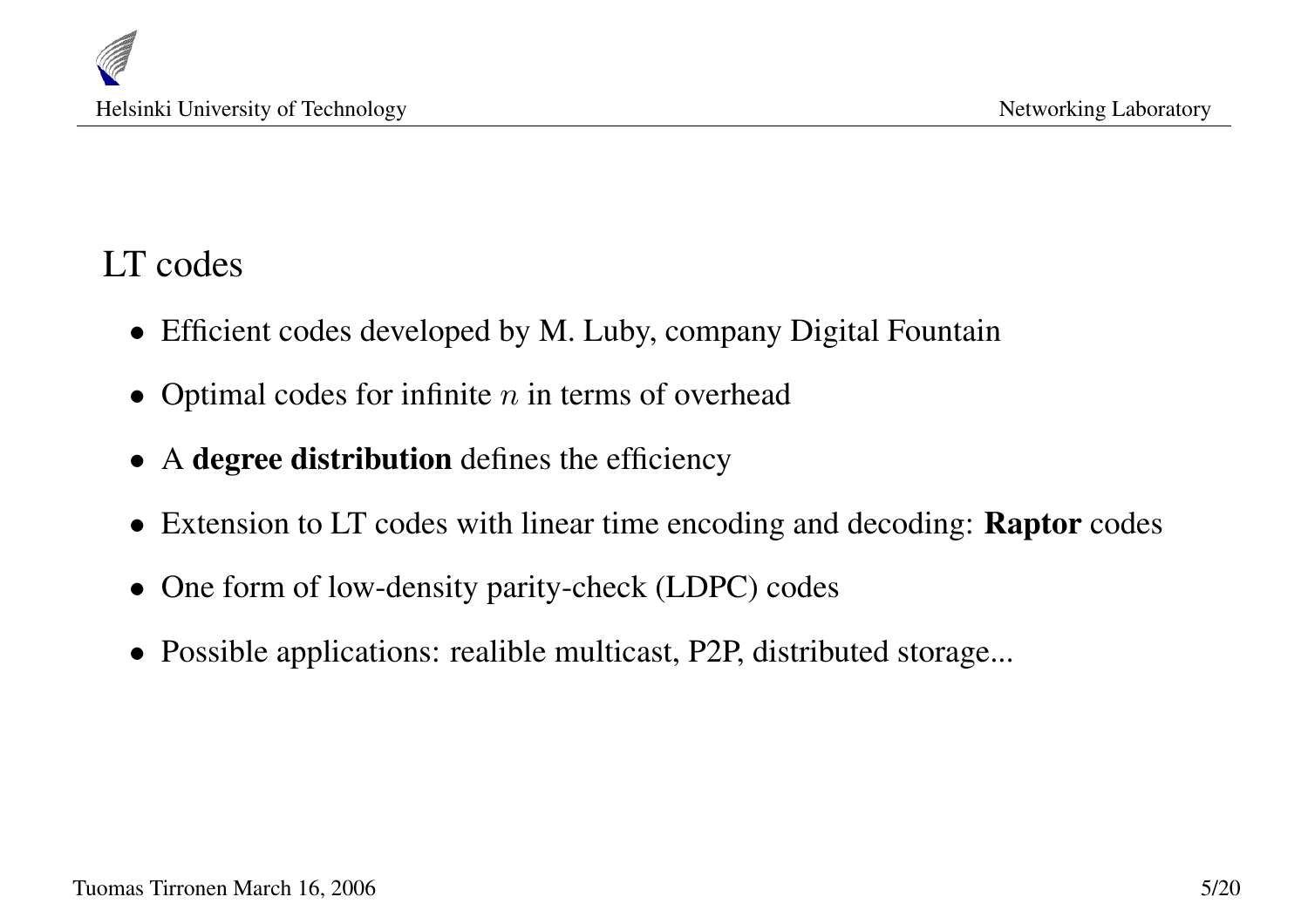

### LT encoding



- 1. Choose packet degree d from **degree distribution**  $\rho(d)$
- 2. Choose uniformly at random  $d$  blocks
- 3. XOR the selected blocks bitwise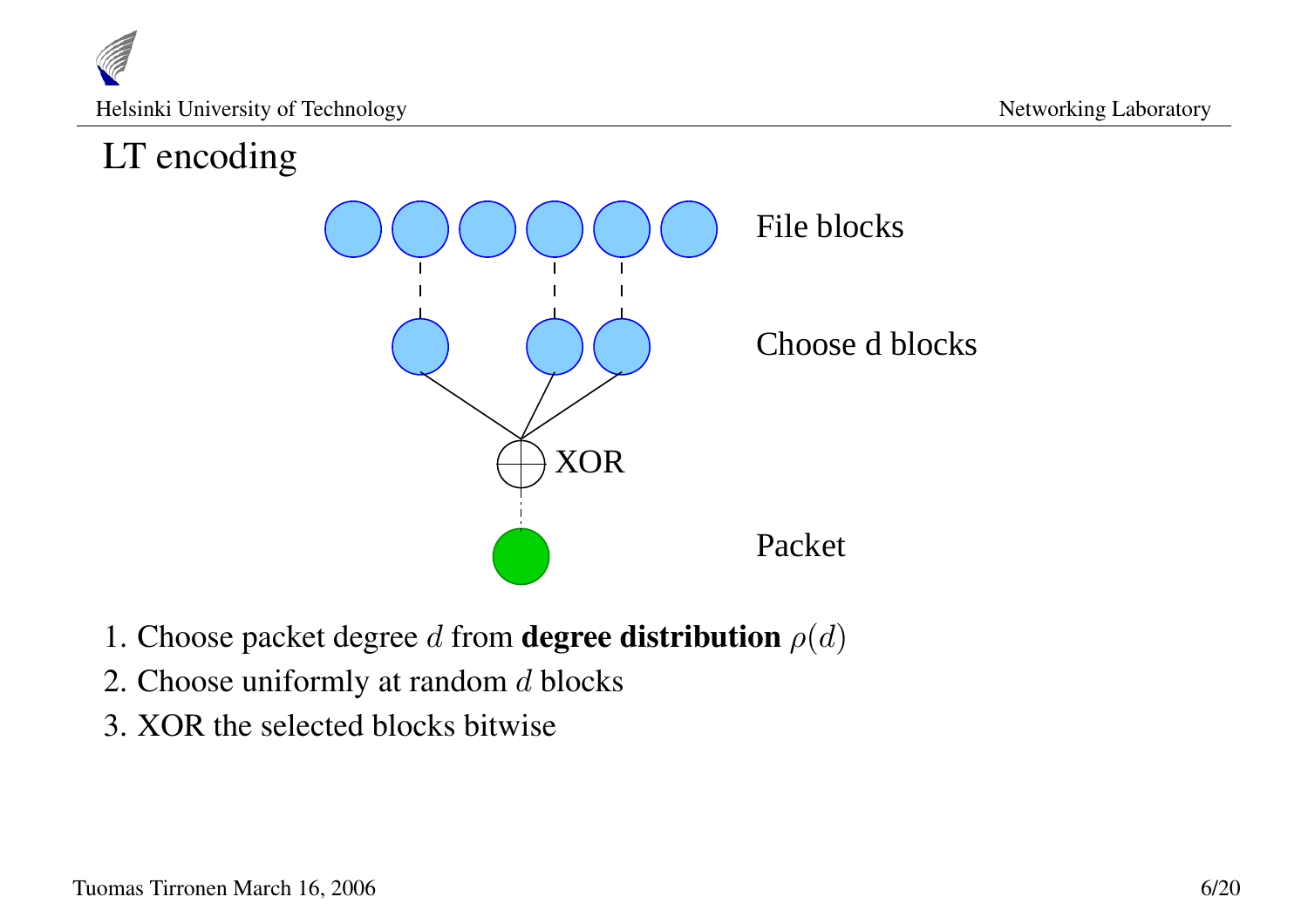

### LT decoding



Original file blocks (input symbols) above, encoded packets below.

- 1. Degree one packet starts the decoding.
- 2. If the packet degree is one, then the neighbor block = packet.
- 3. XOR the value of the recently recovered block with its neighbors, remove edges.
- 4. Continue iteratively until done or no more degree one packets.

Tuomas Tirronen March 16, 2006 7/20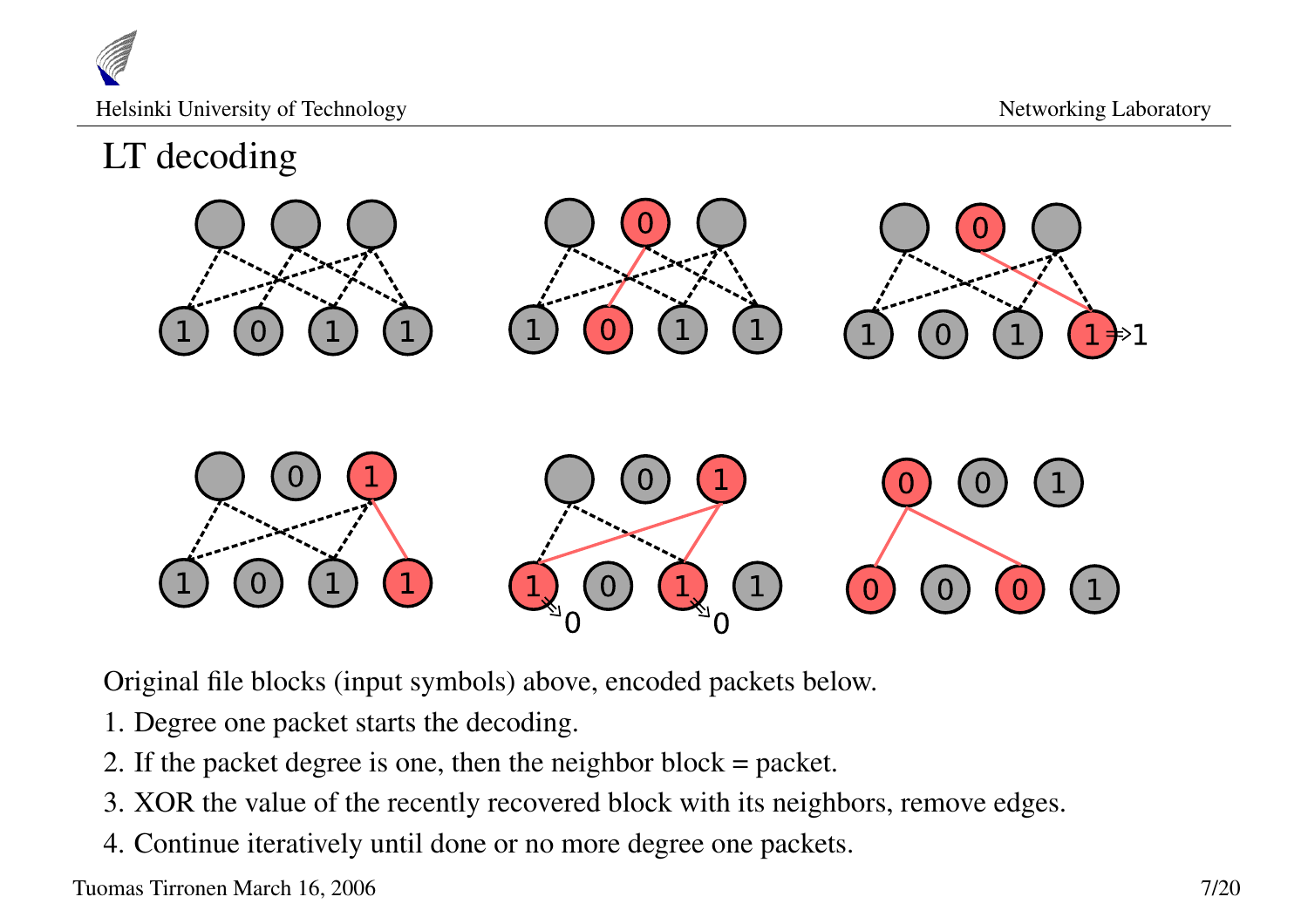# Degree distributions

- With a good degree distribution the overhead factor is as small as possible
- In expectation, ideal soliton distribution works best.
- From the ideal soliton distribution Luby derived the robust soliton distribution. It is possible to tune this distribution so that for  $N \approx 10000$ , the overhead is about 5%



Example of robust soliton distribution, note the spike

d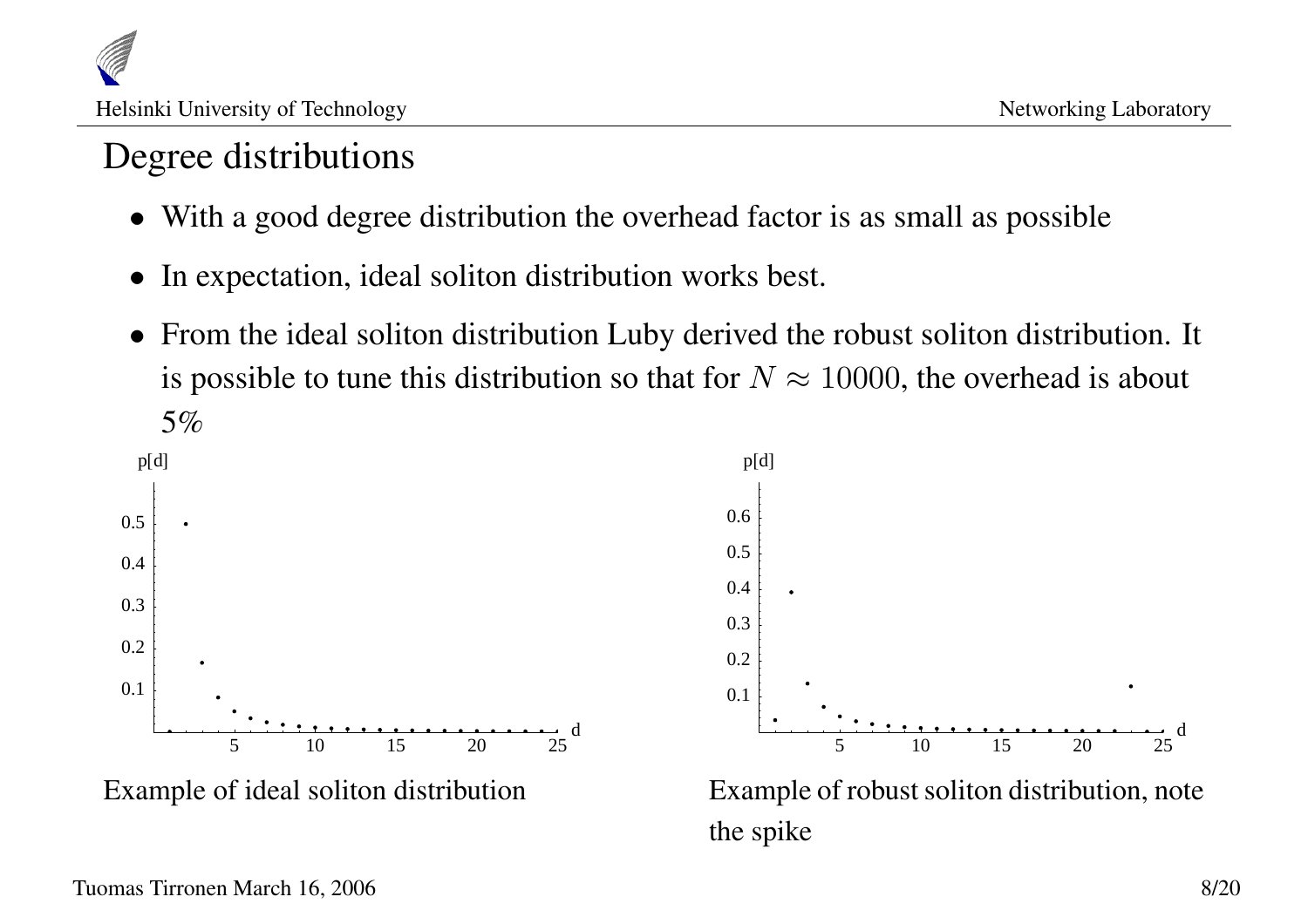

### Optimal degree distributions in cases  $n = 3$  and  $n = 4$

- (De)coding process modeled as a Markov's Chain
	- The set of received packets and possibly decoded blocks corrensponds to a state
	- Total number of these states is then  $2^{2^n}$ .
		- $* 256$  for  $n = 3$
		- $*$  65536 for  $n = 4$
		- \*  $2^{32} \approx 4 \cdot 10^9$  for  $n = 5$
	- Next step is to reduce the state set so that state transition matrix  $P$  becomes smaller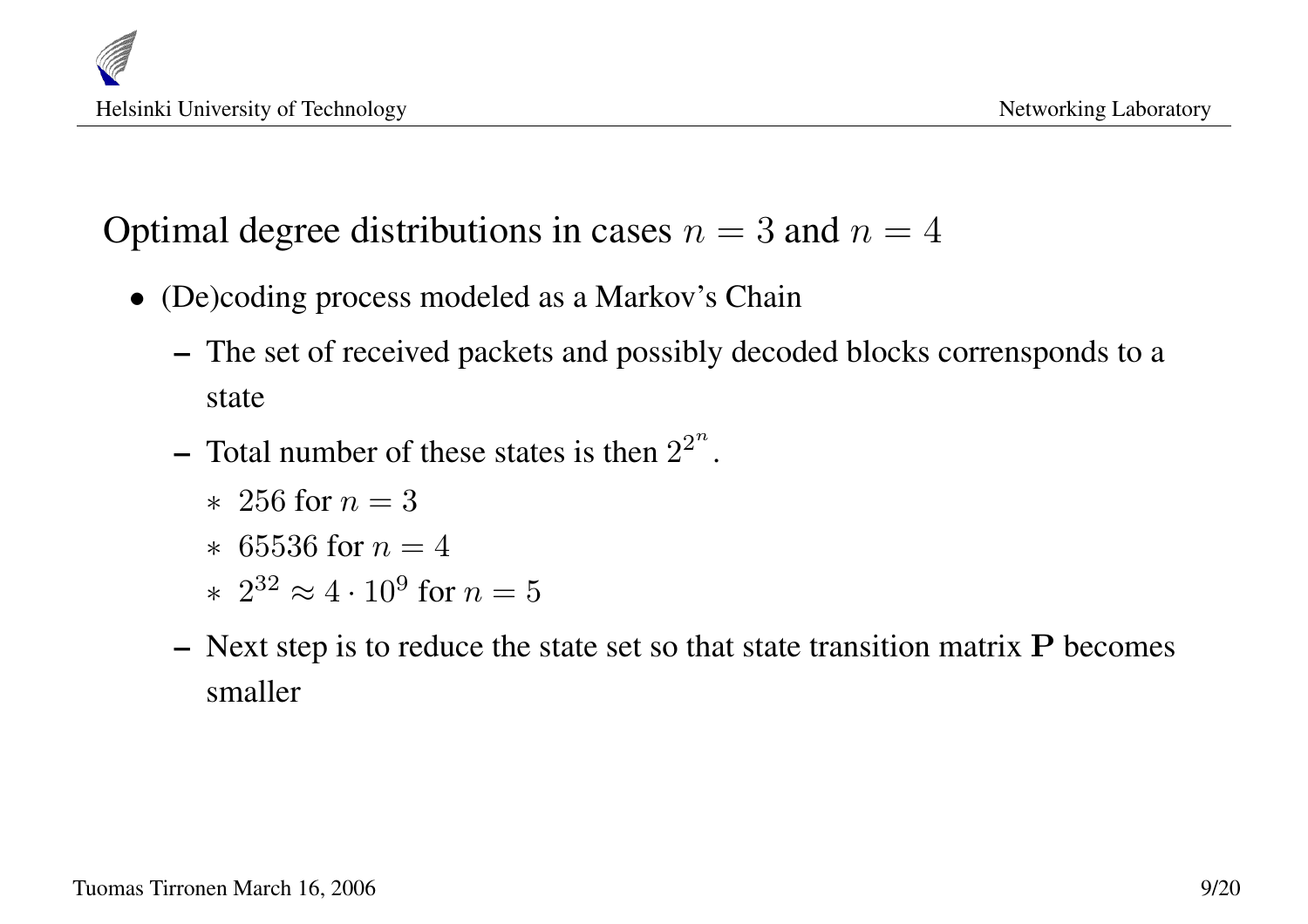### State space reduction

- Let's take a file with blocks  $\{a, b, c\}$
- Now consider the situation where receiver has reveived a packet with block  $a$  and packet of b and c XORred together  $\rightarrow$  state  $\{a, bc\}$
- With regards to the decoding process, this is the same thing as if we were in state  $\{b, ac\}$  or  $\{c, ab\}$ , so these states can be aggregated into one state
- **Unique representation** for these states is chosen to be  $\{a, bc\}$
- Similarly for other states: give a unique representation over permutations of different blocks
- State space can be reduced approximately to square root of  $2^{2^n}$ 
	- For  $n = 3$  to 15 states, for  $n = 4$  to 192 states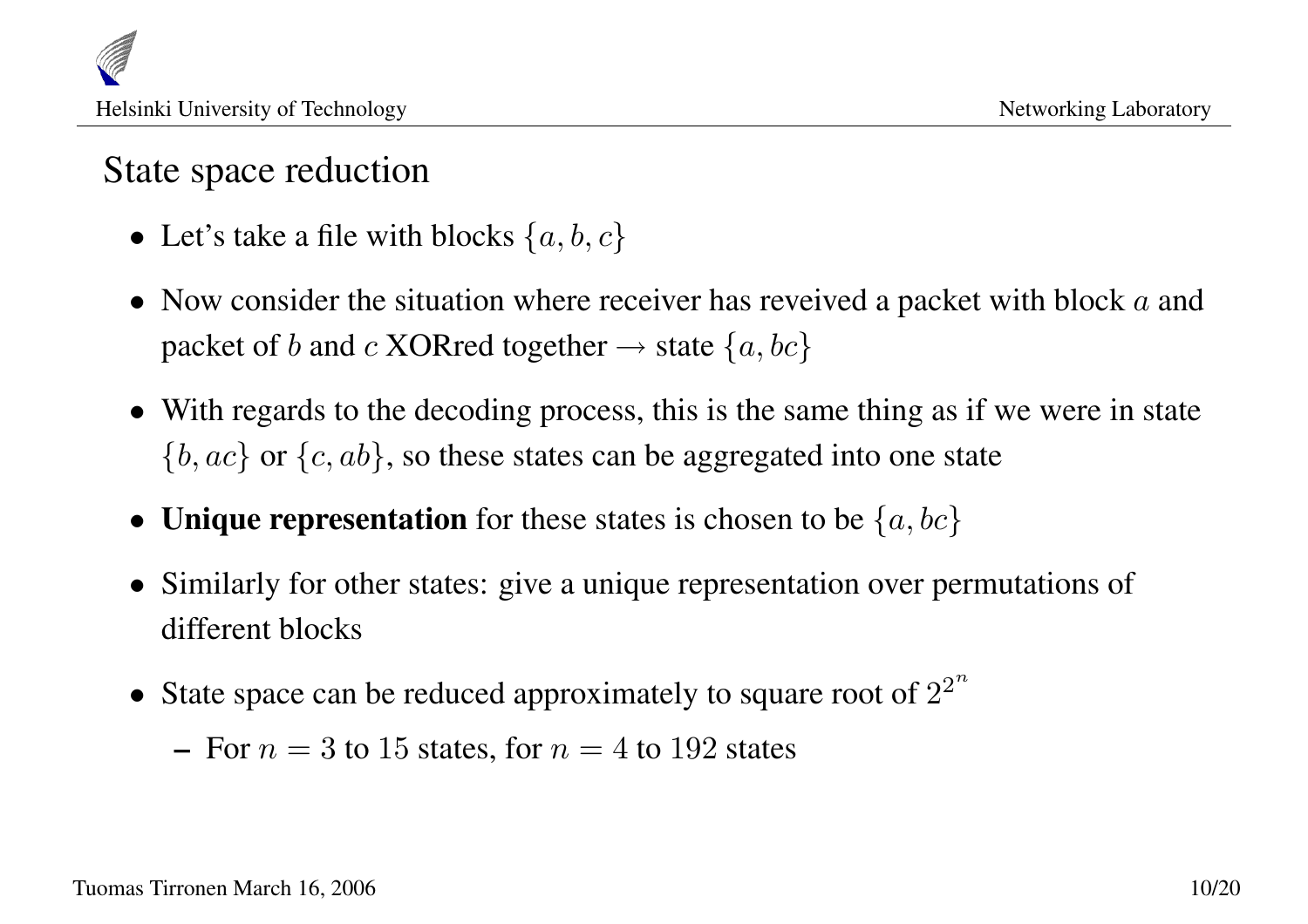

#### Transition matrix generation

- Mathematica is used to automatically perform the state space reduction
- This way automatic generation of transition matrix is possible
- With transition matrix for Markov's chain, average number of steps to absorbing state can be calculated
- This, however, works only for  $n = 3$  or 4, for  $n = 5$  the number of raw states becomes too large
- The optimized distributions give average overhead of one packet with  $n = 3$  and 1.5 packets with  $n = 4$ .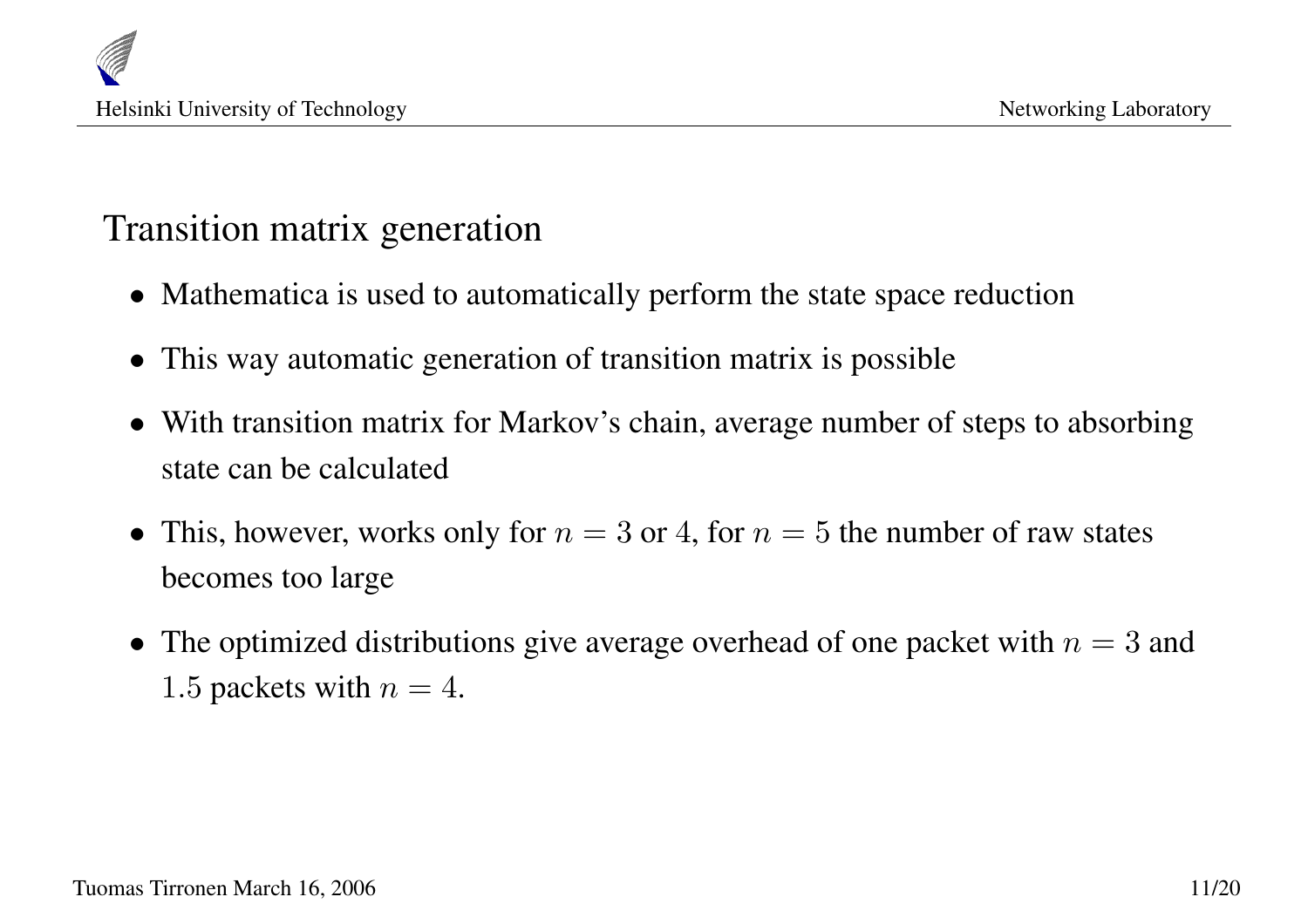

# Optimization for any  $n$

- Idea: to estimate the average number of packets using **importance sampling**
- Review of IS:

$$
E[h(\mathbf{X})] = \int h(\mathbf{x})p(\mathbf{x}) \, d\mathbf{x} = \int h(\mathbf{x}) \frac{p(\mathbf{x})}{g(\mathbf{x})} g(\mathbf{x}) \, d\mathbf{x},
$$

where  $p(x)$  and  $q(x)$  are probability distributions. An estimate for expectation  $\hat{h}$ can be calculated by drawing samples  $\tilde{\mathbf{X}}^{(i)}$  from  $g(\mathbf{x})$ :

$$
\hat{h} = \frac{1}{K} \sum_{i} h(\mathbf{X}^{(i)}) = \frac{1}{K} \sum_{i} w(\tilde{\mathbf{X}}^{(i)}) h(\tilde{\mathbf{X}}^{(i)}),
$$

where we use the *importance ratios*

$$
w(\mathbf{x}) = \frac{p(\mathbf{x})}{g(\mathbf{x})}
$$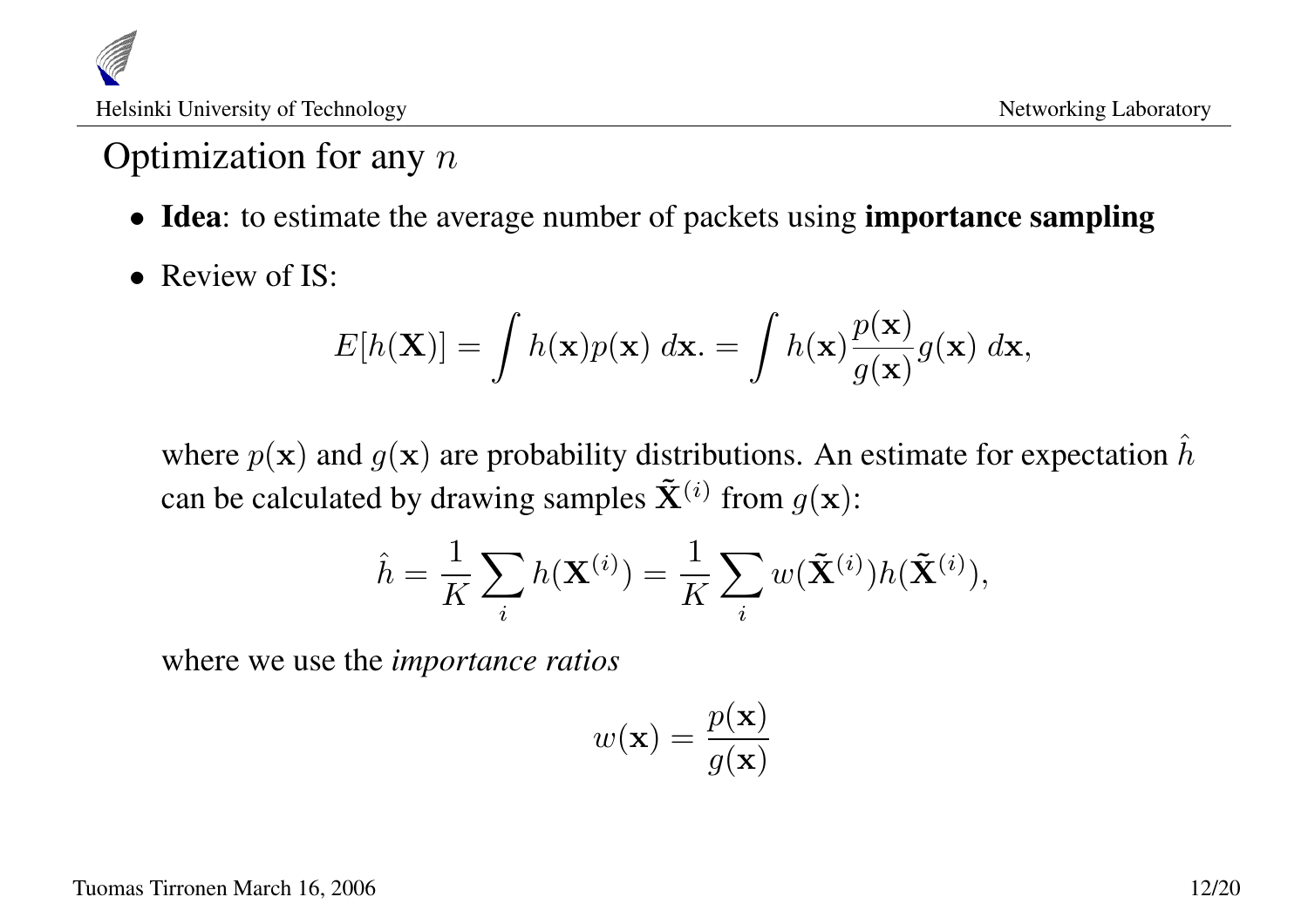# Importance sampling based optimization for LT codes

- Importance sampling allows the calculation of an expectation using a different distribution than the original one
- We propose an optimization method for LT codes using this fact, the estimate for average number of packets needed for decoding is:

$$
\widehat{R}(\mathbf{q}) = \frac{1}{m} \sum_{k=1}^{m} R_k \prod_i \left(\frac{q_i}{p_i}\right)^{n_i^{(k)}},
$$

where  $n_i^{(k)}$  $i^{(k)}$  denotes the number of packets of degree i, q and p are degree distributions,  $R_k$  is the number of packets needed for decoding

• This means that we can generate samples of LT process with one probability distribution and use the presented equation to calculate the expectation with a different degree distribution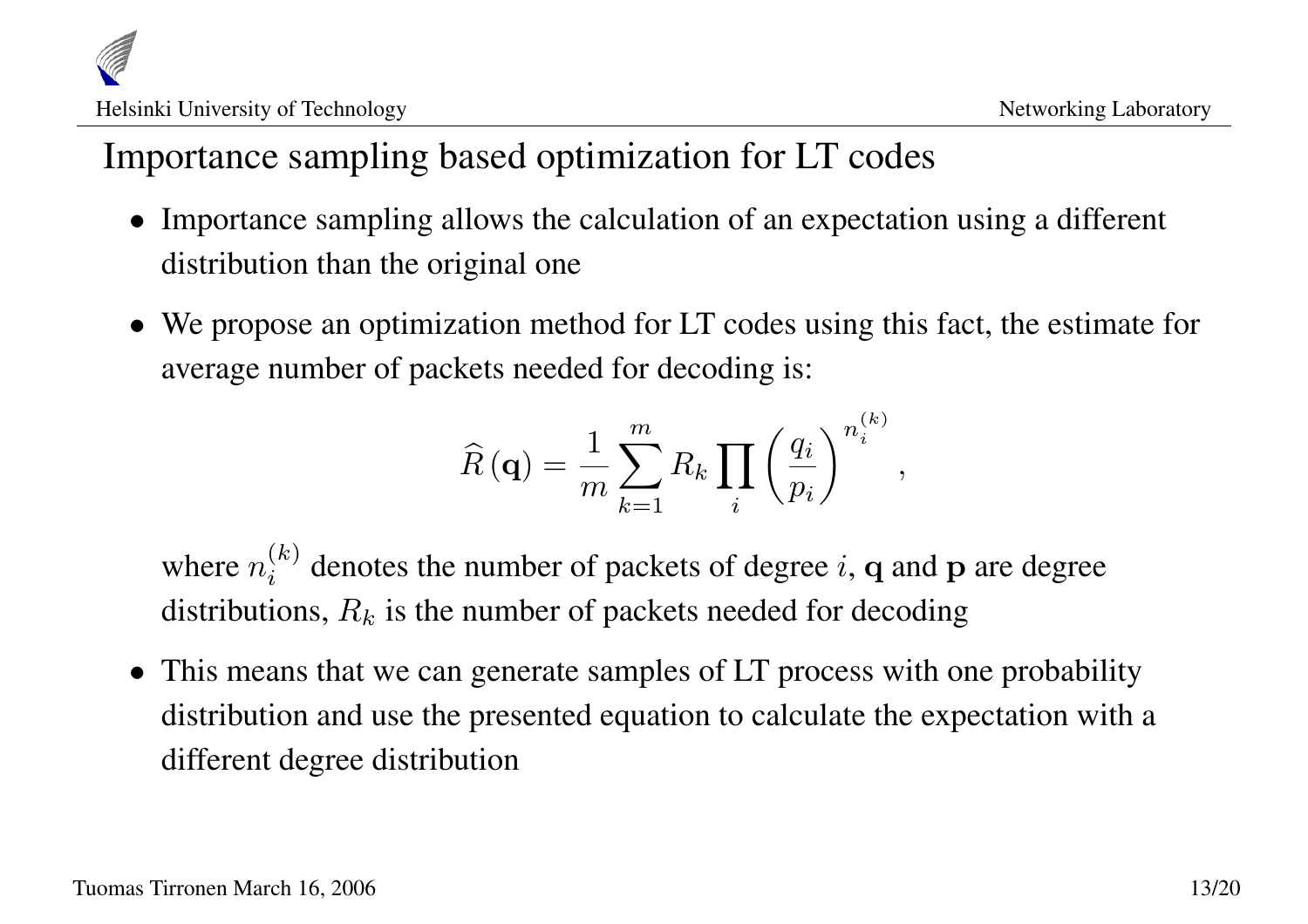

#### Importance sampling based optimization for LT codes

- We implemented an iterative algorithm, which optimizes the estimate by the method of steepest descent (i.e. gradient method)
- The accuracy of the estimate can be controlled trough the gradient, i.e., samples are generated until the variance of the gradient is small enough
- The algorithm takes some degree distribution as input and outputs a better one, if possible
- Present implementation has been tested for  $n \leq 100$ , in order to keep the simulation and optimization times reasonable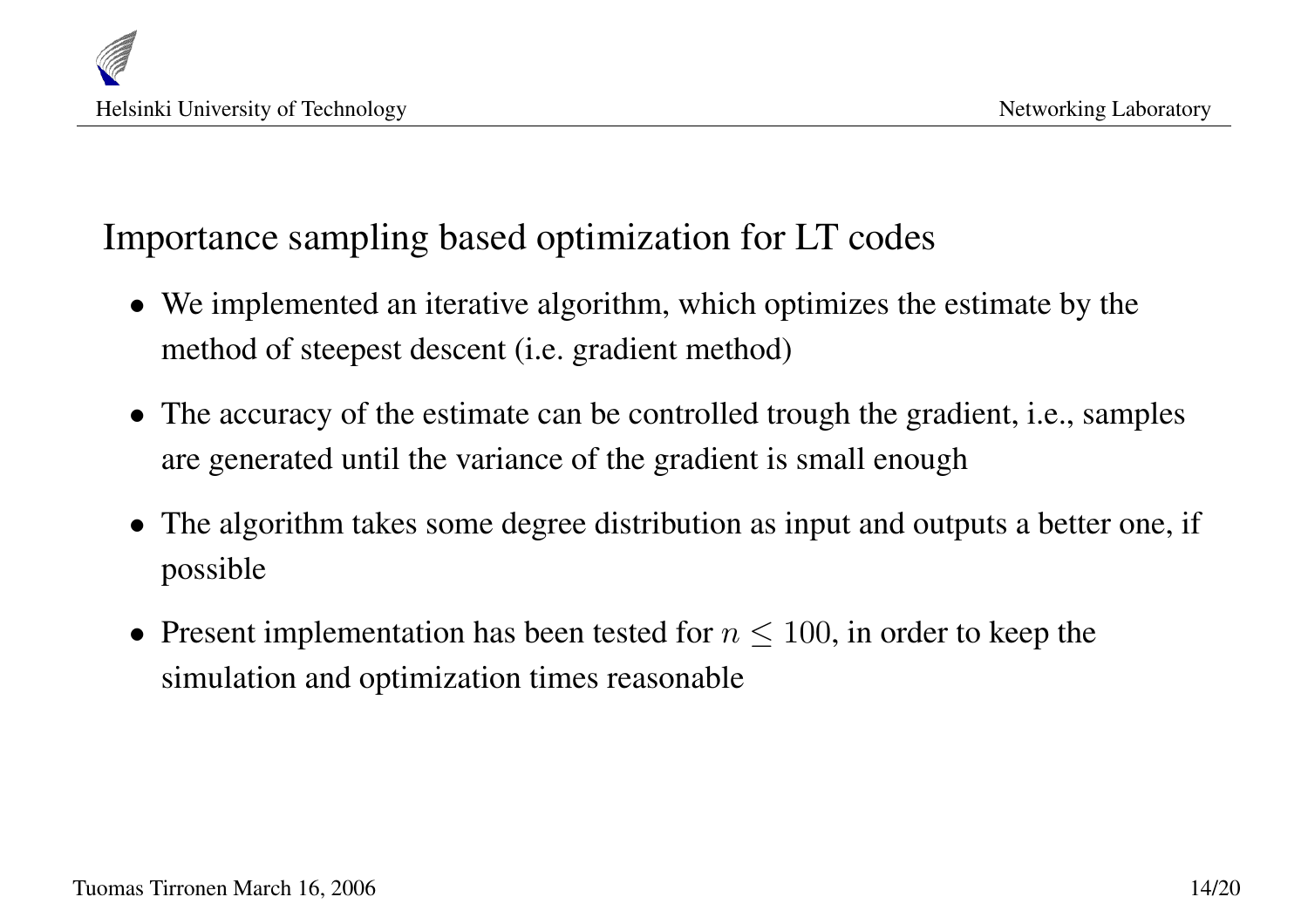

#### Results

- We optimized point distributions (i.e. parameters are the probabilities for each degree) for  $n = 3, \ldots 10$ .
- Plot of average overhead percentages from 100000 simulations with the optimized distributions:

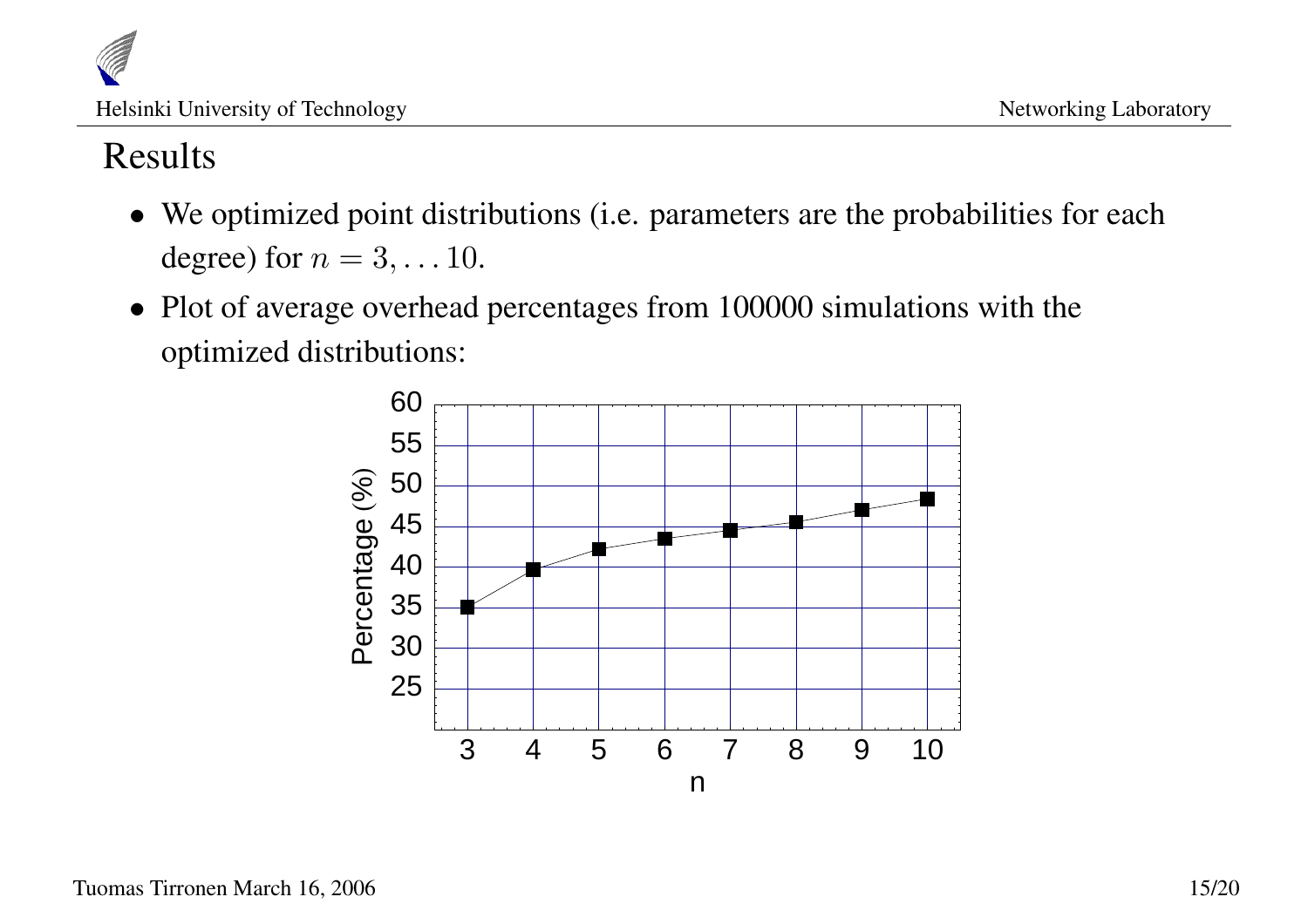

#### Results

• We tested geometric forms with one and three parameters, optimizing the parameters

$$
p_i = e^{-\eta i}
$$
 and  $p_i = e^{-\eta_1 i} + \eta_2 e^{-\eta_3 i}$ ,

• Overhead percentages again from 100000 simulations with optimized distributions (roughly the same for both forms!)

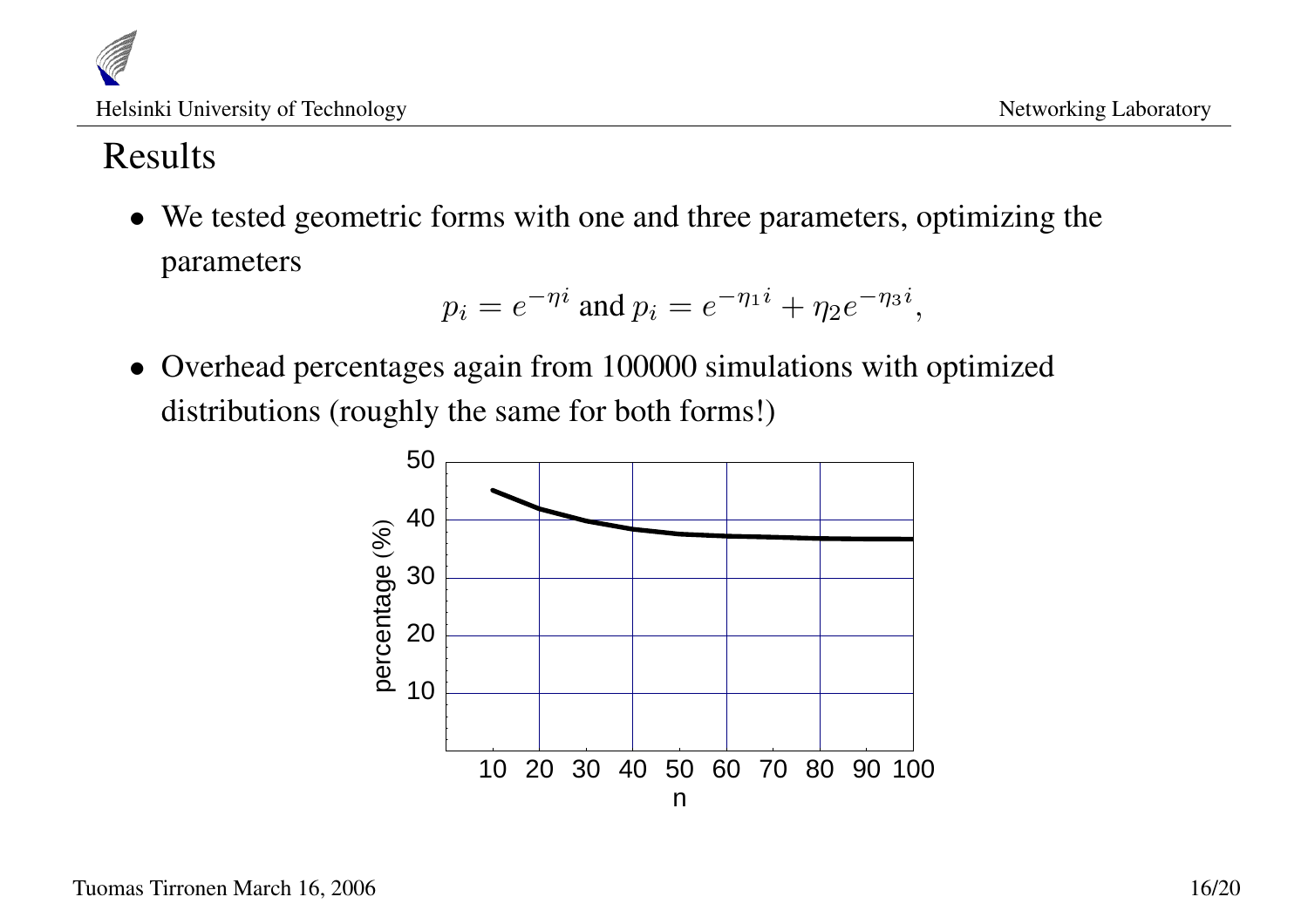

#### Results with  $n = 100$

- We tried to create a more efficient form from soliton distributions
- Optimized parameters are the probabilities for degrees one and two, and additionally for degree 50. Otherwise the distribution is soliton distribution

| Distribution                        | Avg | Std |
|-------------------------------------|-----|-----|
| Degrees one and two optimized       | 125 | 13  |
| Degrees one and two $+$ spike at 50 | 124 | 10  |
| Soliton                             | 170 | 70  |
| Robust soliton                      | 130 | 13  |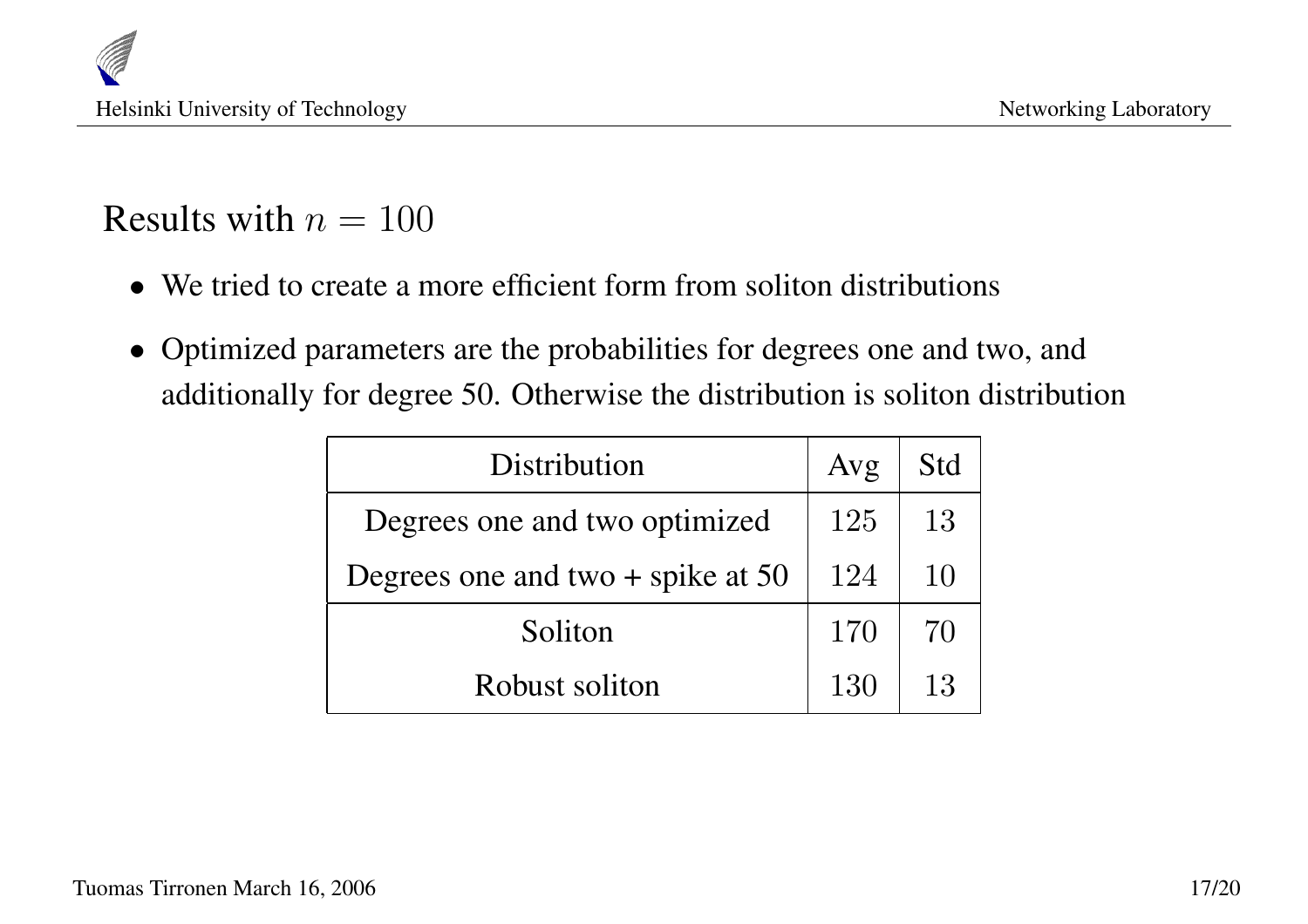

#### Histograms of simulations with  $n = 100$



Numbers of packets needed with the best form we found and with robust soliton distribution.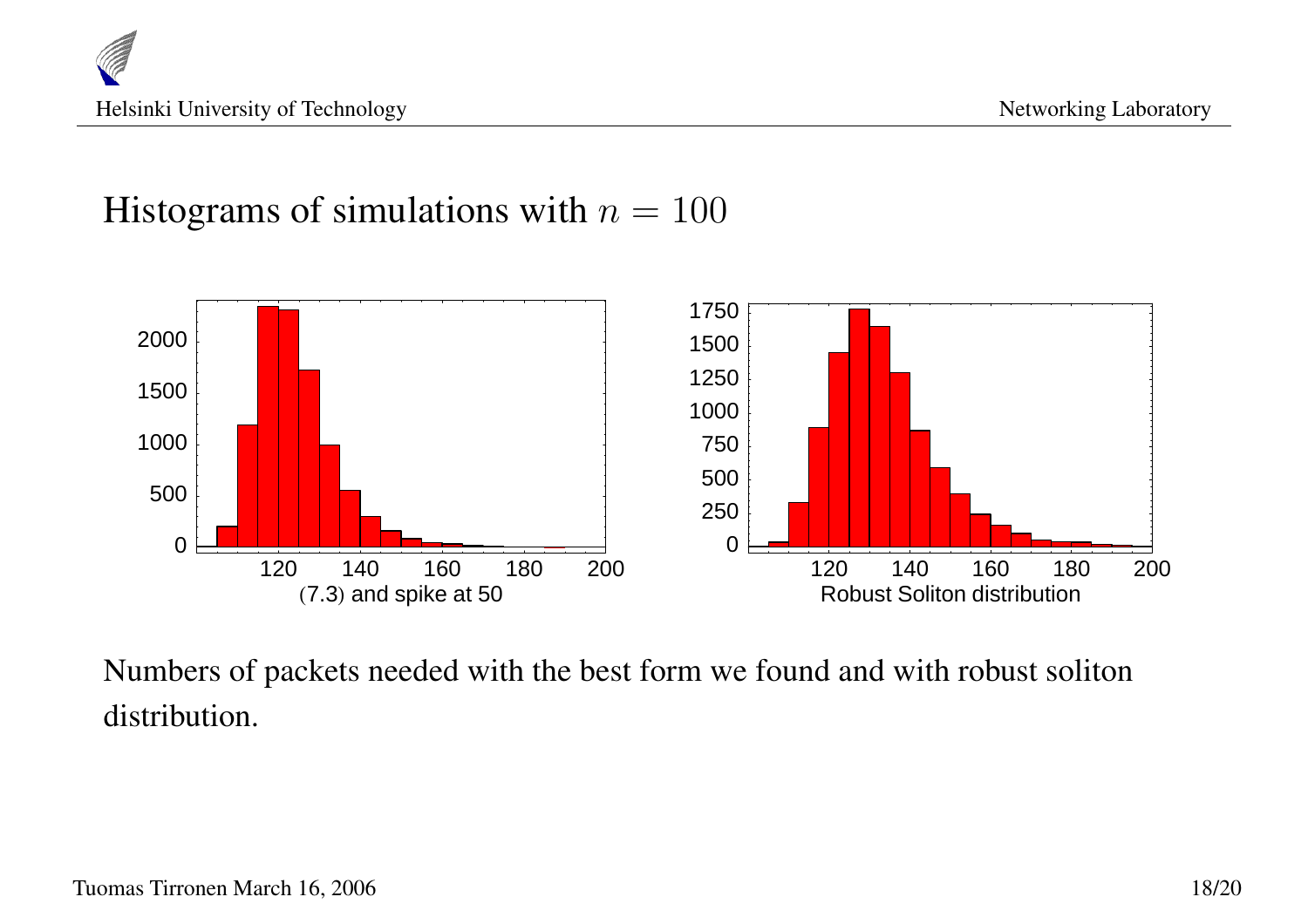#### Tests with  $n = 1000$

• We tested the optimized distributions for  $n = 100$  with simulations of the LT process when  $n = 1000$ 

| Distribution                         | Avg  | Std |
|--------------------------------------|------|-----|
| Degrees one and two optimized        | 1130 | 84  |
| Degrees one and two $+$ spike at 100 | 1121 | 37  |
| Robust soliton                       | 1124 | 57  |

• To our surprise, the optimized results for  $n = 100$  perform well.